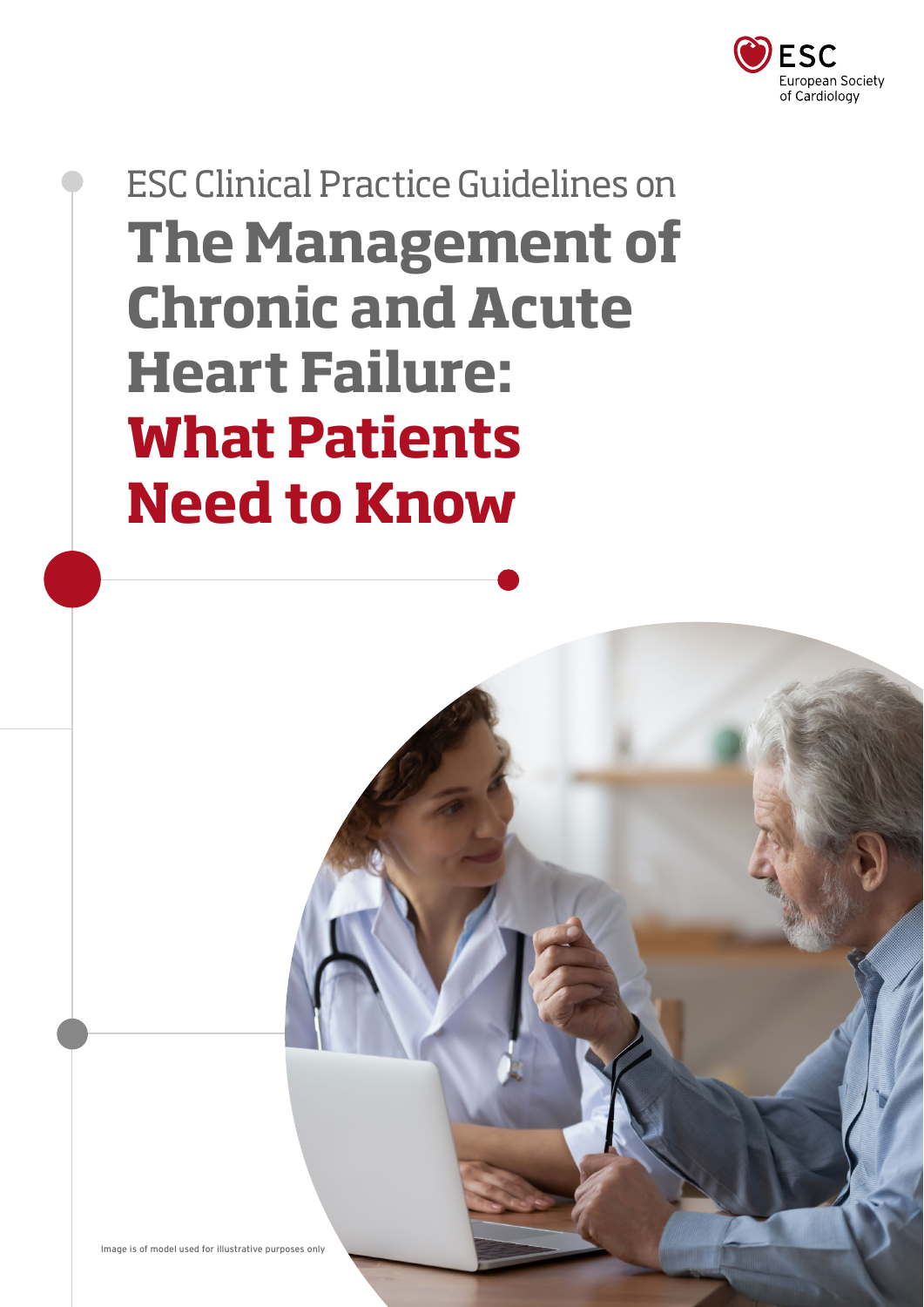# **What Are Clinical Practice Guidelines?**

Clinical Practice Guidelines are written by a team of healthcare professionals and scientists and are mainly intended for healthcare professionals. They provide diagnosis and treatment recommendations based on medical and scientific evidence to ensure that patients receive appropriate care.

This document is for patients with heart failure and their caregivers and is based on the longer European Society of Cardiology (ESC) Clinical Practice Guidelines for the diagnosis and treatment of acute and chronic heart failure.

### **What Will This Document Tell Me?**

This guide for patients aims to provide you with an overview of the latest evidencebased recommendations for the diagnosis and treatment of your condition. In particular, it should help you to understand the:

- main types of heart failure
- medicines you may be offered
- devices that might be considered appropriate
- importance of being treated by a multidisciplinary team
- importance of rehabilitation
- importance of looking after yourself and managing your condition

This document is not intended as a guide on how the heart works, nor can it be exhaustive. The topics included in this document have links that will direct the interested reader to the appropriate sections in the 2021 ESC Clinical Practice Guidelines<sup>1</sup>.

People seeking more general information about heart failure should visit [www.heartfailurematters.org](https://www.heartfailurematters.org/)

If you are a healthcare professional, the ESC hopes that this document, translated into the language of your patients, will provide them and their caregivers with an understanding of their diagnosis and treatment as a patient with heart failure. Please disseminate it widely.

# **How Will This Document Help Me?**

This document is intended to contribute to your understanding of your condition and give you the knowledge and confidence to be involved in shared decision-making with your healthcare providers regarding treatment and other aspects of your health. It also provides suggestions on ways to look after yourself, which is essential in the effective management of heart failure.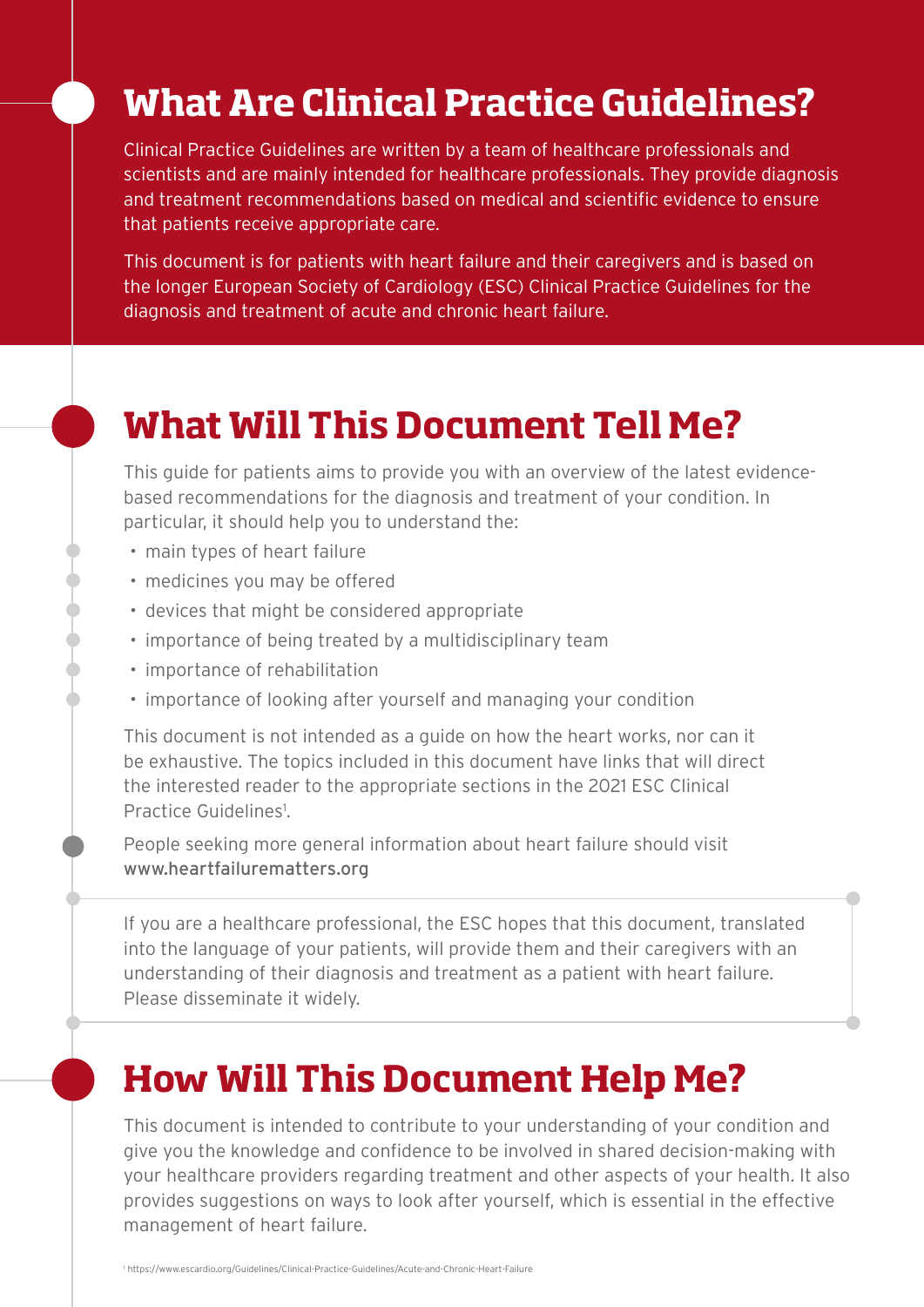# **What is Heart Failure?**

Heart failure is not a single disease but a '**syndrome**' made up of **symptoms**, such as breathlessness or fatigue, that may appear alongside **signs** such as swollen ankles, caused by something wrong in the heart.

Heart failure can be **acute** (comes on quickly and severely, requiring urgent attention) or **chronic** (long-lasting, with the coming-and-going of symptoms). This document mainly refers to **chronic heart failure**.

#### **Types of Heart Failure**

Heart failure occurs when the **pumping action** of the heart is impaired. This impairment may be mild or severe.

Generally, there are three types of chronic heart failure based on the amount of blood that is pumped out of the heart's main pumping chamber, the **left ventricle**, during each heartbeat. This is known as the '**left ventricular ejection fraction**'.

The three types of chronic heart failure are:

- Heart Failure with **reduced** Ejection Fraction (**HFrEF**)
- Heart Failure with **mildly reduced** Ejection Fraction (**HFmrEF**)
- Heart Failure with **preserved** Ejection Fraction (**HFpEF**)

|  |                                       | <b>HFrEF</b>                                                                                                                                                                        | <b>HFmrEF</b>                                      | <b>HFpEF</b>                                                                                                                                    |
|--|---------------------------------------|-------------------------------------------------------------------------------------------------------------------------------------------------------------------------------------|----------------------------------------------------|-------------------------------------------------------------------------------------------------------------------------------------------------|
|  | Left ventricular<br>ejection fraction | $<$ 40%                                                                                                                                                                             | $≥40$ to <50%                                      | $>50\%$                                                                                                                                         |
|  | <b>Changes in</b><br>heart structure  | In HFrEF, the heart<br>is usually enlarged<br>compared with a<br>normal heart and<br>pumping weakly                                                                                 | <b>HFmrEF</b> is <b>between</b><br>HFrEF and HFpEF | In HFpEF, the heart<br>is less enlarged<br>than in HFrEF; the<br>left ventricle is<br>smaller compared<br>with the HFrEF<br>heart and stiffened |
|  | <b>Changes in</b><br>heart function   | The left ventricle fills with higher pressure than is normal.<br>There is higher pressure in the lungs, veins and liver that can<br>lead to breathlessness and/or oedema (swelling) |                                                    |                                                                                                                                                 |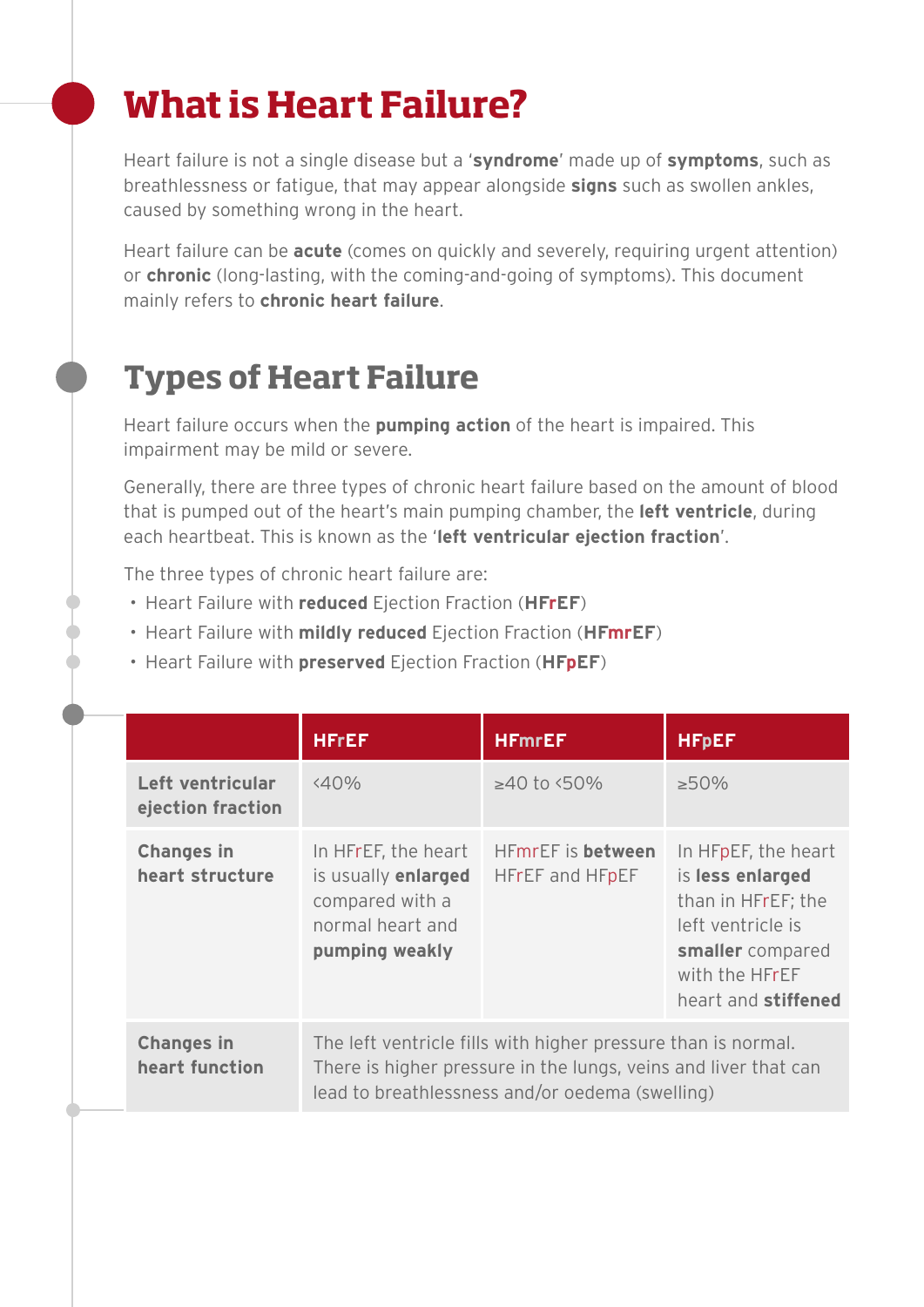The changes associated with each type of chronic heart failure are shown below:



#### **Advanced Heart Failure**

Advanced heart failure is a **development** of chronic heart failure when symptoms cannot be fully controlled despite maximum therapy. This is sometimes referred to as '**resistance to treatment**'.

Advanced heart failure is **different** from when acute heart failure arises in a patient with chronic heart failure, which describes the rapid onset of a change in heart function that requires urgent attention.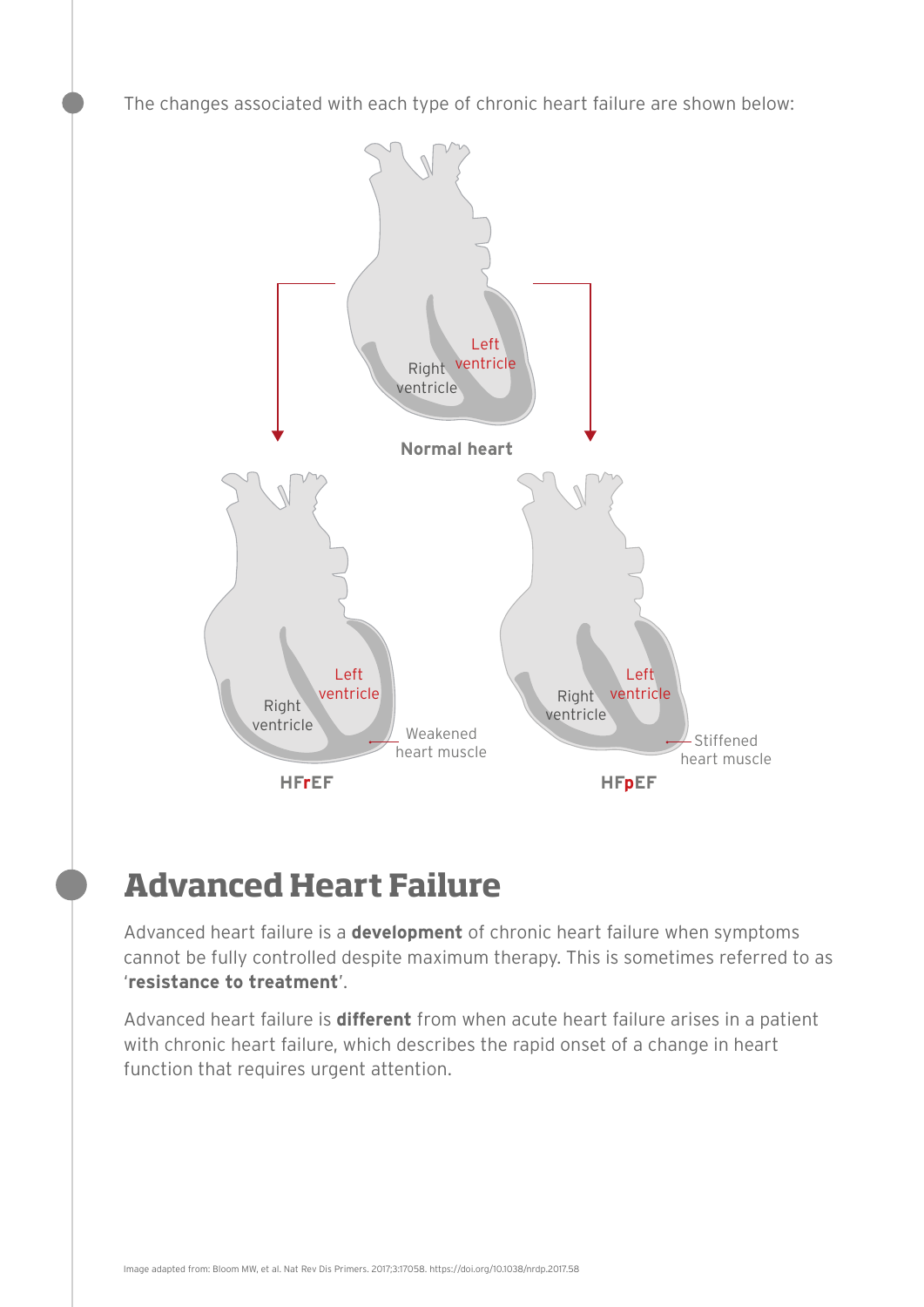# **Diagnosis of Heart Failure**

To be diagnosed with heart failure, you must have **symptoms and/or signs** of heart failure as well as **abnormalities and functional problems** in the heart as seen on tests.

The types of tests and investigations you may have to diagnose your condition are shown below:







**Blood tests**, such as BNP/ NT-proBNP

**Electrocardiogram (ECG)**, **X-ray** checks electrical activity of the heart



**Echocardiogram (echo)**, ultrasound of the heart

These tests will identify which **type** of heart failure you have (HFrEF, HFmrEF, or HFpEF) and guide the appropriate course of treatment.

You may need **further tests** for better evaluation of the features of your heart failure and how your condition will develop.

A magnetic resonance imaging (**MRI**) scan is sometimes used instead of or with an echo to identify particular characteristics of the heart, including scarring of the heart muscle.

The types of treatments that you receive will be chosen depending on how much help your heart needs to function. The more that is known about your diagnosis, the better your doctors can **personalise** your treatment options, which may improve your symptoms and/or outcomes.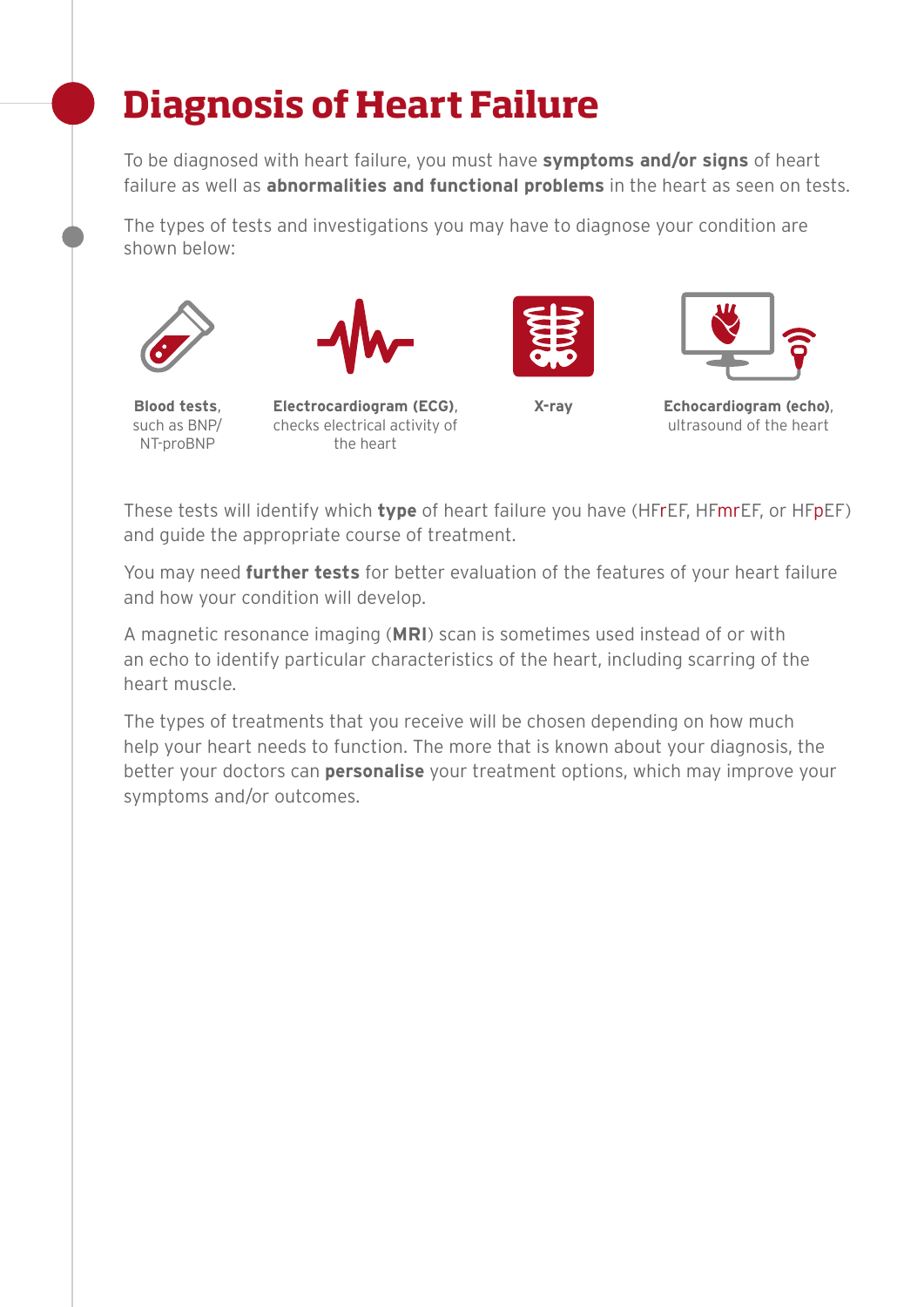### **Severity Classification of Heart Failure**

Following diagnosis, doctors will often classify your condition using the **New York Heart Association (NYHA) Functional Classification** system, according to the severity of your symptoms and how they affect your physical activity:

| <b>NYHA class</b> | <b>Description</b>                                                                                                                                                                               |
|-------------------|--------------------------------------------------------------------------------------------------------------------------------------------------------------------------------------------------|
| Class I           | No limitation of physical activity. Ordinary physical activity does<br>not cause excessive symptoms, e.g., breathlessness, fatique or<br>palpitations (more noticeable or 'skipping' heartbeats) |
| Class II          | Slight limitation of physical activity. Comfortable at rest, but<br>ordinary physical activity causes excessive symptoms                                                                         |
| Class III         | Significant limitation of physical activity. Comfortable at rest, but<br>less than ordinary physical activity causes excessive symptoms                                                          |
| Class IV          | Unable to do any physical activity without discomfort. Symptoms<br>can be present even at rest. If any physical activity is done,<br>discomfort is increased                                     |

### **Hereditary Forms of Heart Failure**

Some causes of heart failure, such as a disease of the heart muscle called cardiomyopathy, may be '**hereditary**', meaning they can be passed down in your family. Genetic testing should be considered in people who may have cardiomyopathy depending on age, family history and heart structure.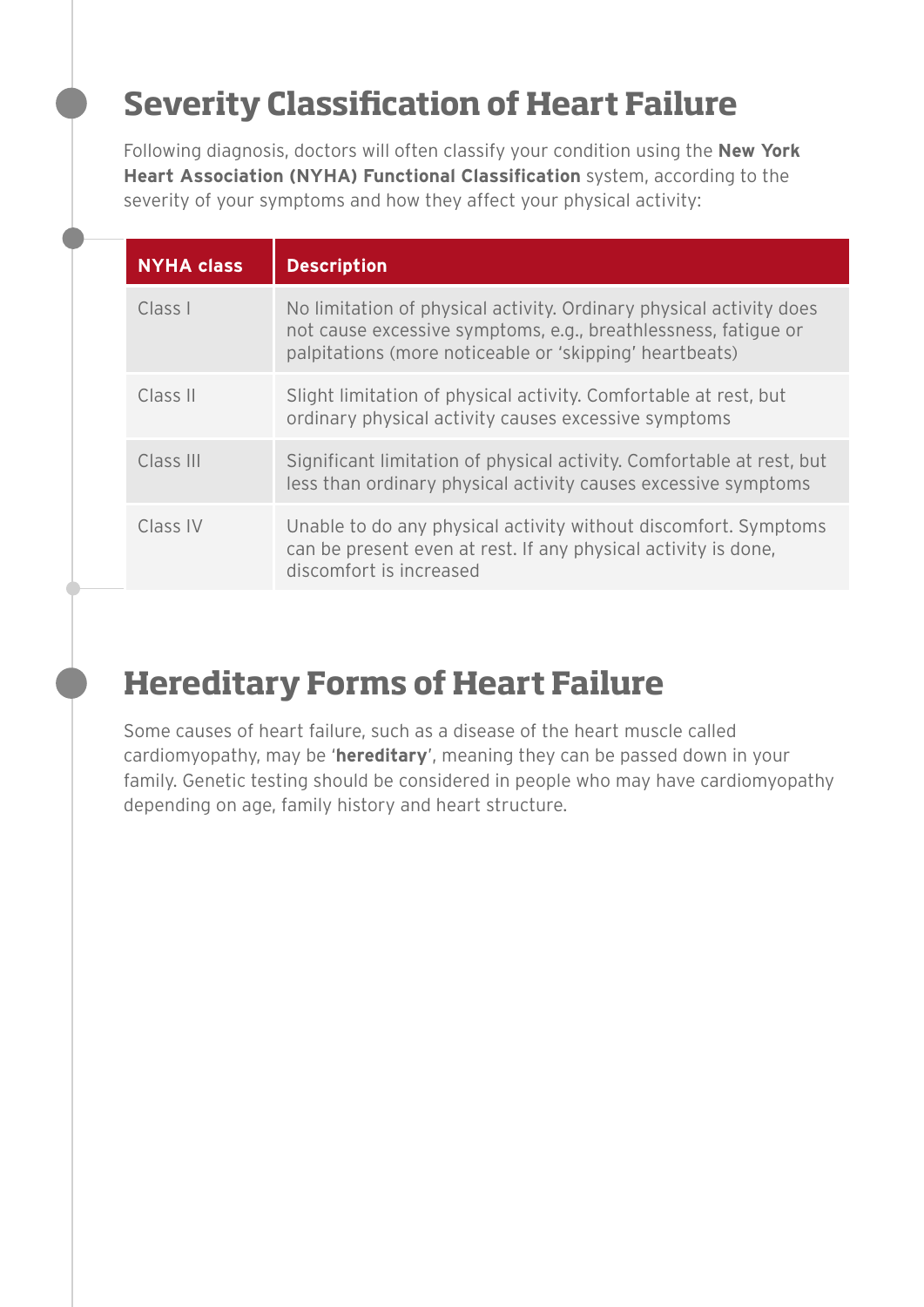# **Treatment for Heart Failure**

Care from a **multidisciplinary team** (healthcare professionals across different specialities) is key to meeting the three major goals of treatment for people with heart failure:

- 1. longer life
- 2. prevent hospital stays due to worsening heart failure
- 3. decrease symptoms and improve quality of life

Some of the ways that you and your multidisciplinary team can help to achieve these goals are shown below:



Help patients live longer, prevent hospital stays, decrease symptoms and improve quality of life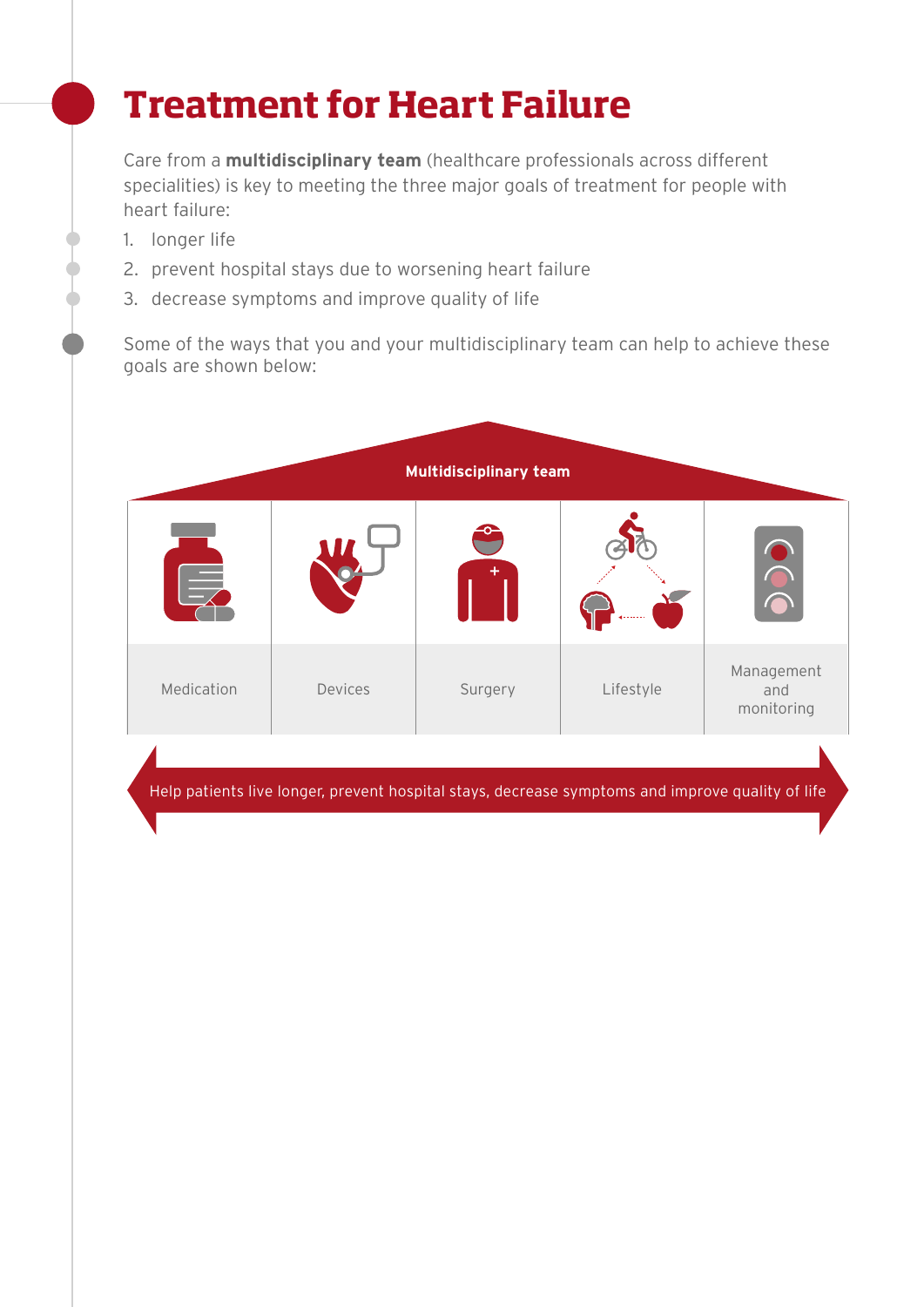#### **Medications for People with HFrEF**

Medicines are the **first** treatment for HFrEF and should be started as early as possible, before devices or other non-medicinal treatments are used.

The ESC Clinical Practice Guidelines currently recommend four different types of medicines for people with HFrEF: Angiotensin converting enzyme inhibitors (ACE-I) or angiotensin receptor neprilysin inhibitors (ARNI), beta-blockers (BB), mineralocorticoid receptor antagonists (MRA) and sodium-glucose cotransporter-2 (SGLT2) inhibitors. The table below explains how the different medicines work:

|  | <b>Type of medicine</b>                              | What it does                                                                                                       |  |
|--|------------------------------------------------------|--------------------------------------------------------------------------------------------------------------------|--|
|  | Angiotensin converting enzyme<br>inhibitors (ACE-I)  | Relax blood vessels and reduce how hard the<br>heart has to work                                                   |  |
|  | Angiotensin receptor neprilysin<br>inhibitors (ARNI) | Work in a similar way to ACE-I (above) and<br>have additional heart-protective effects                             |  |
|  | Beta-blockers (BB)                                   | Slow down the heart so that it doesn't have<br>to work as hard, and protect the heart from<br>future heart attacks |  |
|  | Mineralocorticoid receptor<br>antagonists (MRA)      | Reduce build-up of fluid and sodium, reducing<br>scarring of heart muscle, and thus protect<br>the heart           |  |
|  | Sodium-glucose cotransporter-2<br>(SGLT2) inhibitors | Help remove fluid and sodium, protecting the<br>heart and kidneys <sup>2</sup>                                     |  |

You may also receive other types of medications to control your symptoms or improve your condition, e.g., **diuretics** ('water pills', which help your body get rid of salt [sodium] and water) are recommended to reduce excess fluid and lower pressures within the heart.

#### **Medications for People with HFmrEF**

Most research into medications for people living with heart failure has been focused on treatment of people with HFrEF. However, many medications used for HFrEF may also help people with HFmrEF, including diuretics.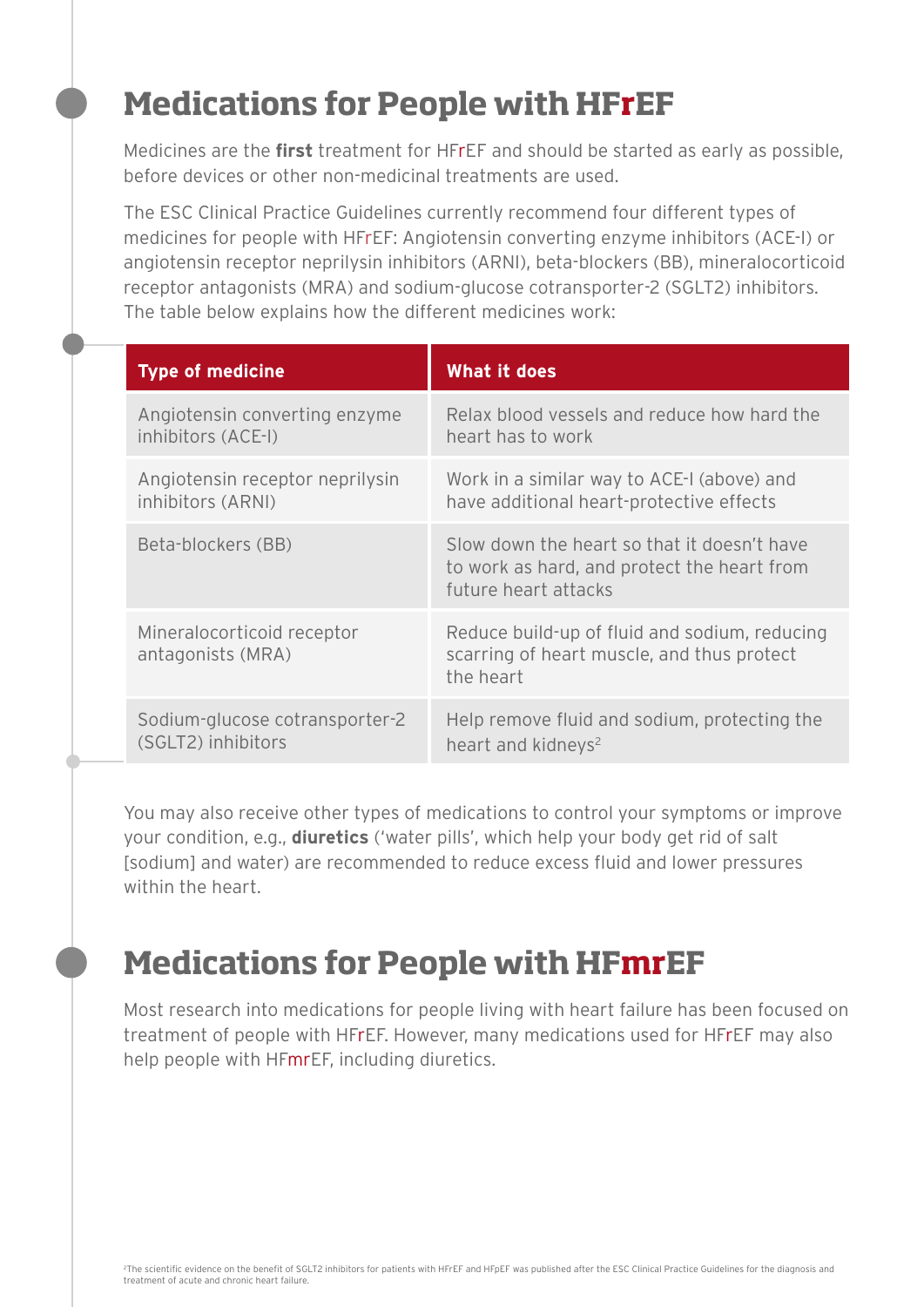#### **Medications for People with HFpEF**

Recently, SGLT2 inhibitors have also been shown to help people with HFpEF live longer, prevent hospital stays, decrease symptoms and improve quality of life<sup>2</sup>.

Other medications can be used to help relieve symptoms for people with HFpEF, such as diuretics to reduce breathlessness. As most people with HFpEF have underlying high blood pressure and/or coronary artery disease, many are treated with ACE-I/ angiotensin II receptor blockers (ARB), BB or MRA.

#### **Managing Heart Failure Alongside Other Health Conditions**

Many people with heart failure also have other health conditions such as diabetes, kidney disease or chronic obstructive pulmonary disease.

Your heart failure treatment might be **changed** if you have one of these conditions, are pregnant or have another condition such as congenital heart disease.

For people with heart failure and **atrial fibrillation**, anticoagulants ('blood thinners') are often needed to prevent stroke, and digoxin is sometimes given to slow a high heart rate.

For people who don't have enough **iron**, an iron infusion can be given to improve symptoms and prevent hospitalisation.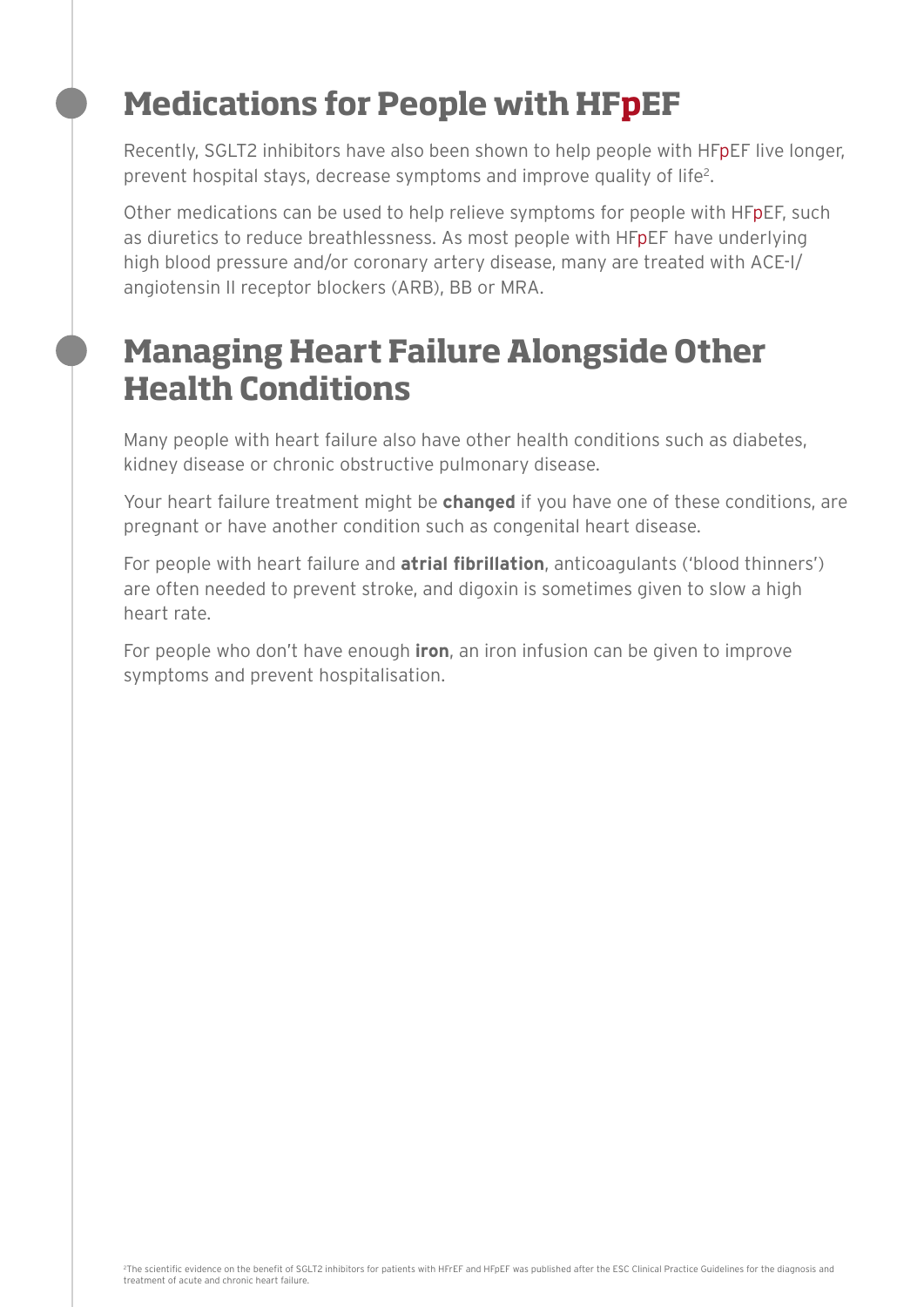# **Devices and Surgery for Heart Failure Devices**

Medical devices can help support the heart by using **electrical signals** to keep it beating regularly and/or improve how it works.

These devices, placed under the skin near the collarbone, may not only **improve symptoms** but have been shown to help people with heart failure **live longer**.

Three types of devices that may be recommended to you are shown below:



A pacemaker monitors heart rate and sends small and painless electrical impulses to the heart to start each heartbeat if needed

An Implantable Cardioverter Defibrillator (ICD) is a pacemaker-like device that can deliver either a painless electrical impulse or a more noticeable shock to the heart to correct the heart rhythm if it senses a serious problem that could lead to sudden cardiac arrest

A cardiac resynchronisation therapy pacemaker (CRT-P) is a special type of pacemaker that makes the different parts of the heart pump together. It can be combined with an ICD (CRT-D)

People with HFrEF are at increased risk of **cardiac arrest**, where the heart suddenly stops pumping.

**Pacemakers** may be recommended for people with a heartbeat that is too slow or too fast.

People who have recovered from cardiac arrest and those with a history of heart attack Fourth more receive an **ICD**. In people with other heart disease not related to the are most likely to receive an **ICD**. In people with other heart disease not related to the blood vessels of the heart, ICDs are most helpful in those **under 70 years old**. An Implantable Cardioverter Debrillator (ICD) is a pacemaker-like

A **cardiac resynchronisation therapy** (CRT) device may be used in certain people to improve heart function and quality of life, depending on the results of an **ECG** as well as how well and for how long medications are working. or me, aepenanty on the results or an **Eeo** as wen c

CRT-P Some of the important steps in the process of receiving or replacing an implanted device are shown below:



If you have a **left ventricular ejection fraction** ≤**35%**, you should be considered for an **implanted device (ICD or CRT)**



You should receive **education around the purpose** of the device and **potential complications**



A **review of medications** (particularly diuretic therapy) is advised **after receiving a CRT**



You should be **evaluated by an experienced cardiologist before your device is replaced**, in case management goals or needs have changed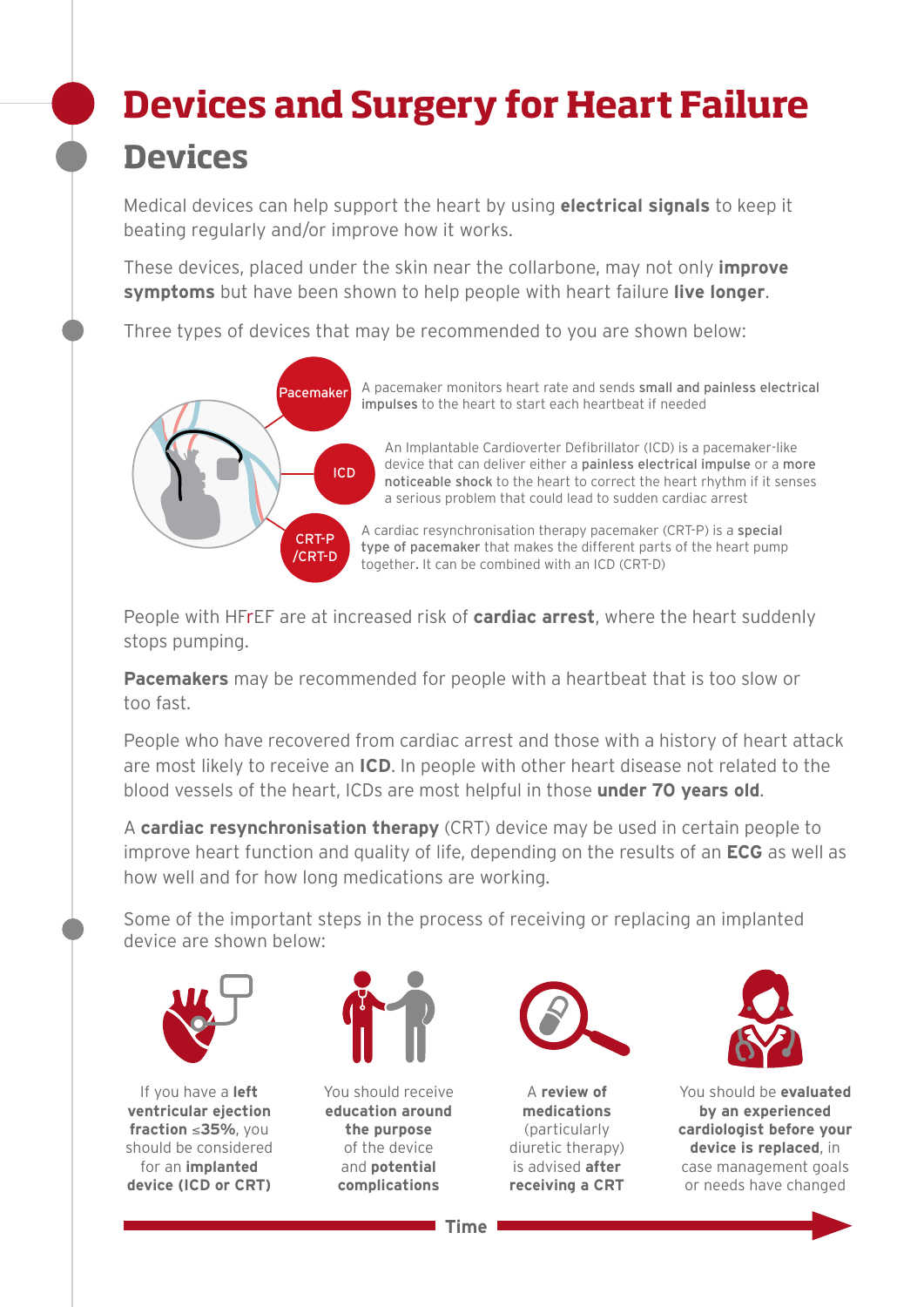#### **Surgery**

Some people with underlying cardiac diseases that are causing heart failure will benefit from **surgery** or other procedures.

Some of the common surgical or catheter procedures for heart failure, who they are for, and what they do and how, are listed below:

| Procedure/<br><b>surgery</b>          | Who's it for?                                                                                                                               | What it does and how                                                                                                                                                         |
|---------------------------------------|---------------------------------------------------------------------------------------------------------------------------------------------|------------------------------------------------------------------------------------------------------------------------------------------------------------------------------|
| Catheter<br>ablation                  | People with worsening heart<br>failure symptoms due to atrial<br>fibrillation                                                               | Restores normal heart rhythm by<br>blocking extra electrical impulses<br>coming into the heart                                                                               |
| Coronary<br>artery bypass<br>grafting | People with narrowing of the<br>coronary arteries, symptoms<br>of angina and left ventricular<br>ejection fraction ≤35%                     | Diverts blood around narrowed<br>parts of the arteries to improve<br>blood flow and oxygen supply to<br>the heart                                                            |
| Valve repair or<br>replacement        | People who develop problems<br>with their heart valves,<br>including aortic stenosis<br>(narrowing of the opening of<br>the left ventricle) | Surgery may be done to repair or<br>replace the valve. In patients with<br>severe aortic stenosis, surgical or<br>catheter replacement of the aortic<br>valve is recommended |
| Mitral valve<br>procedures            | People who have symptoms<br>despite medications and<br>in whom the procedure is<br>likely to reduce heart failure<br>hospitalisation        | Prevents abnormal blood flow<br>between heart chambers                                                                                                                       |
| Mechanical<br>circulatory<br>support  | People with advanced<br>heart failure                                                                                                       | Implanted device that takes over<br>the pumping function of the<br>heart. It can be used until a heart<br>transplant is available or as a<br>long-term treatment             |
| Heart<br>transplantation              | People with advanced<br>heart failure                                                                                                       | Optimal treatment for limited<br>group of patients                                                                                                                           |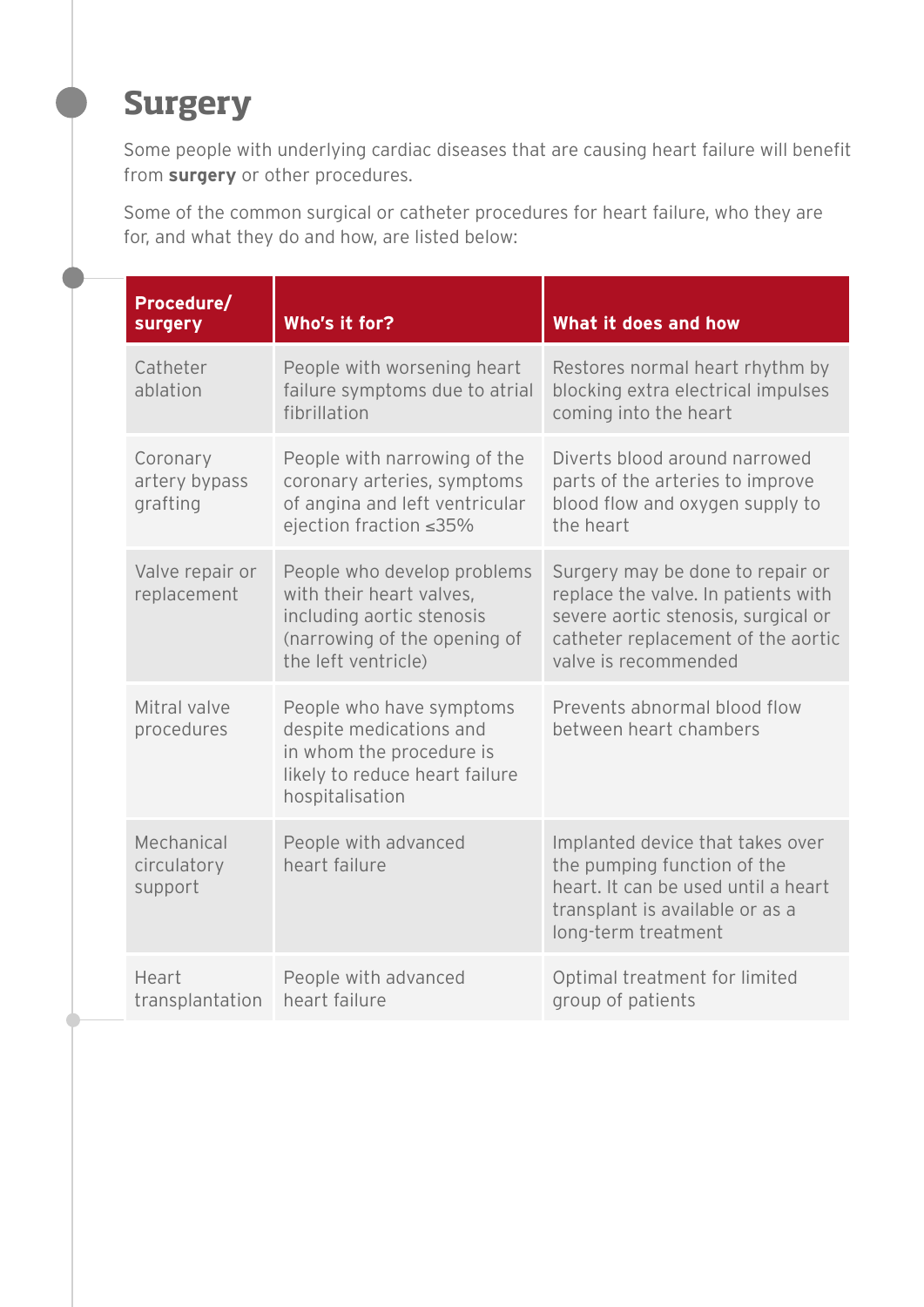# **Lifestyle Modifications for People with Heart Failure**

People with heart failure can make **lifestyle modifications** to improve their symptoms and the condition itself.

Your healthcare team should refer you to **rehabilitation** where you can learn more about your condition and how to look after yourself.

Looking after yourself is **essential** in the effective management of heart failure and you should discuss any lifestyle recommendations with your healthcare team.

Some examples of lifestyle modifications are shown below:



**Exercise** according to physical ability



**Plan travel and leisure activities** according to physical ability



Reduce **sedentary habits**, cigarettes and alcohol



Seek help if experiencing **depression, anxiety or low mood**



Maintain a **healthy diet**  and **body weight**



**Monitor, recognise and react** to changes in signs/symptoms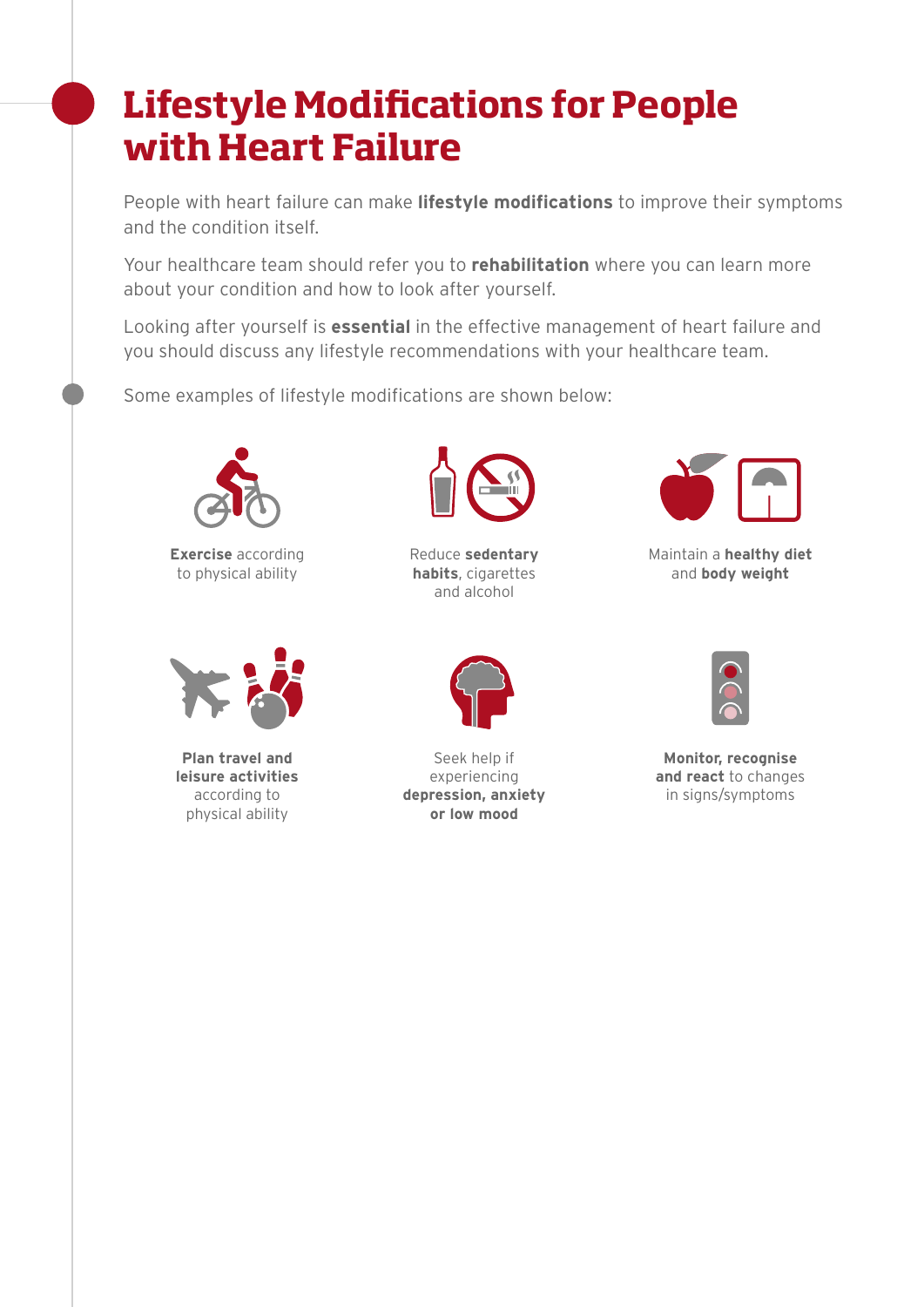# **Management and Monitoring of Heart Failure**

Regular monitoring is important to maintain symptom control. You may meet with your healthcare providers in the following ways:



A **multidisciplinary team** (which combines healthcare professionals from different specialities) is recommended to ensure correct tests, accurate diagnosis and appropriate therapy, education and follow-up



**Regular follow-up** is important, even if your condition is stable. The ESC Clinical Practice Guidelines recommend **at least every 6 months** to check things like heart rhythm, blood pressure and kidney function





If you've recently been discharged from hospital, follow-up should be more frequent. including a visit **1–2 weeks after leaving hospital** to check your symptoms and how well the medications are working

**Telemonitoring**, where you may send information such as your symptoms, weight or blood pressure to your healthcare provider, may be used **to adjust treatment or get further advice**

Each person's experience with heart failure is **different**; despite the best medications, devices and surgical treatments, symptoms can get worse.

A supportive approach from all members of your **multidisciplinary team** can improve quality of life by balancing medical treatment and symptom control with particular reference to mental and spiritual wellbeing.